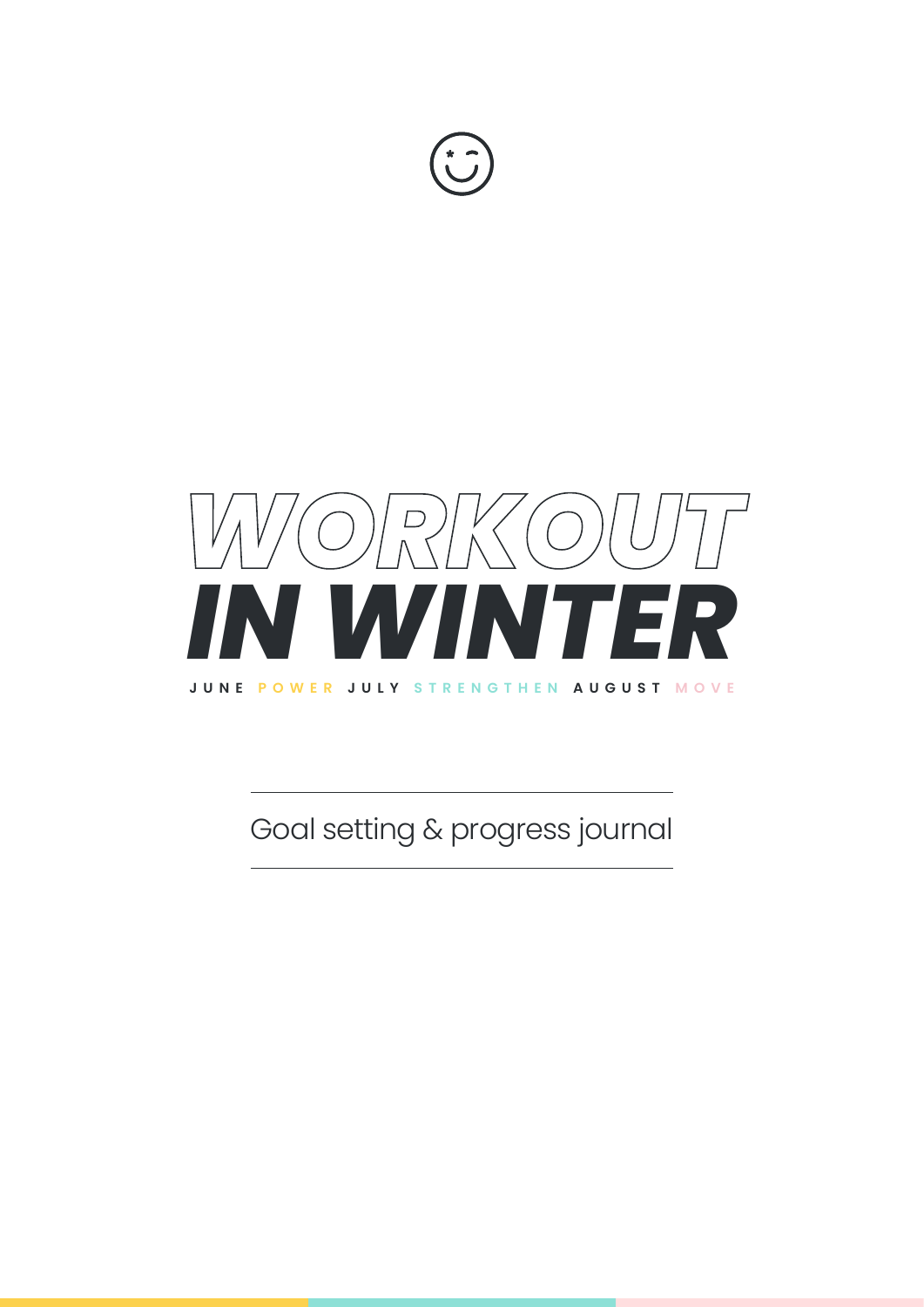### **Contents**

This journal has been created to help you reach your goals, start new positive habits and reflect on your progress throughout winter. Within this journal you will find:

 $\rightarrow$  Your winter pledge

- $\rightarrow$  Monthly goal setting
- $\rightarrow$  Monthly check ins and reflections
	- $\rightarrow$  End of winter reflection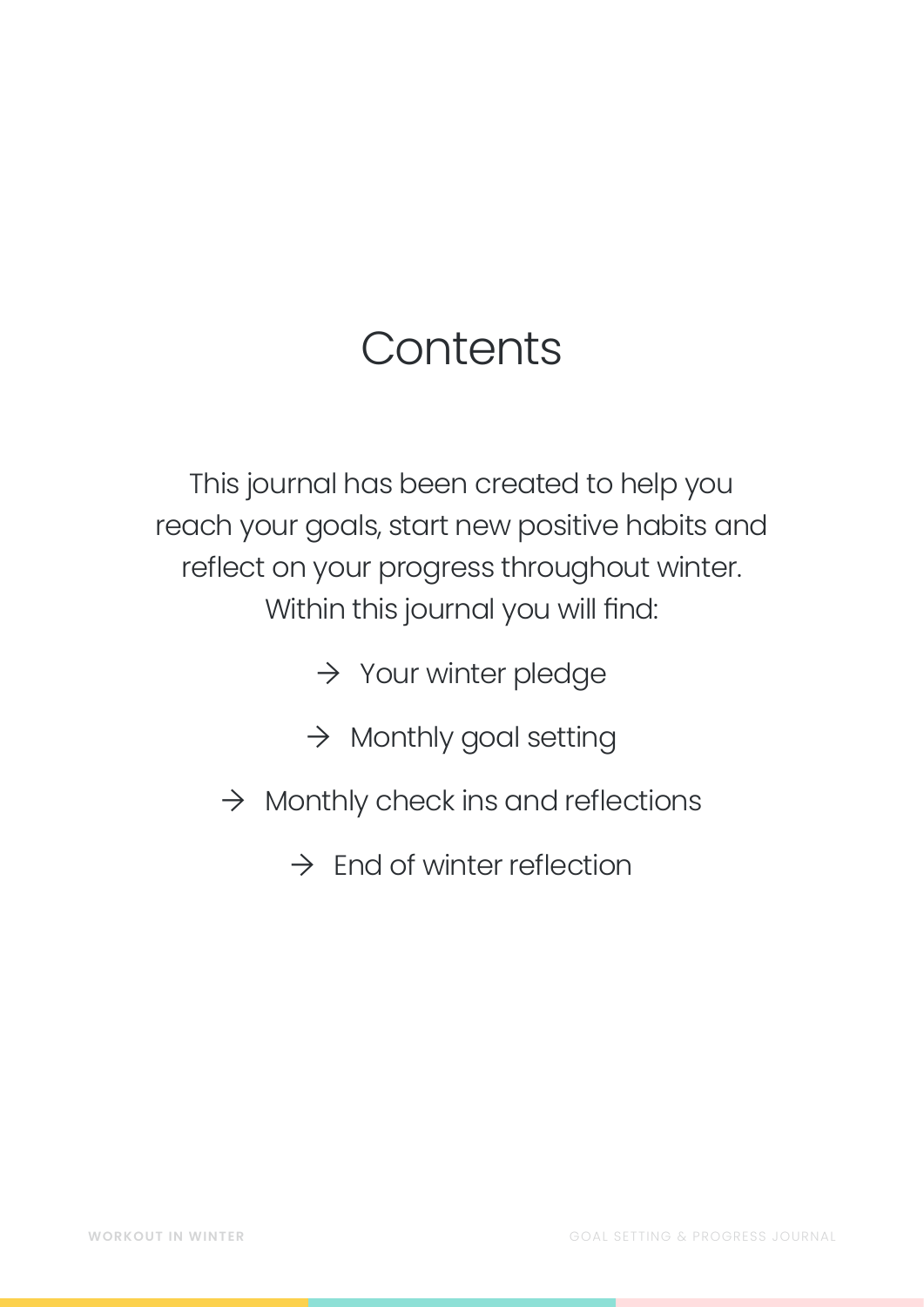## Your pledge

**I,** 

Am dedicated to moving my body this winter. I am choosing to prioritise my body and mind. I am capable of doing anything I set my mind to and I'm ready to POWER, STRENGTHEN and MOVE my body this winter.

**SIGN DATE**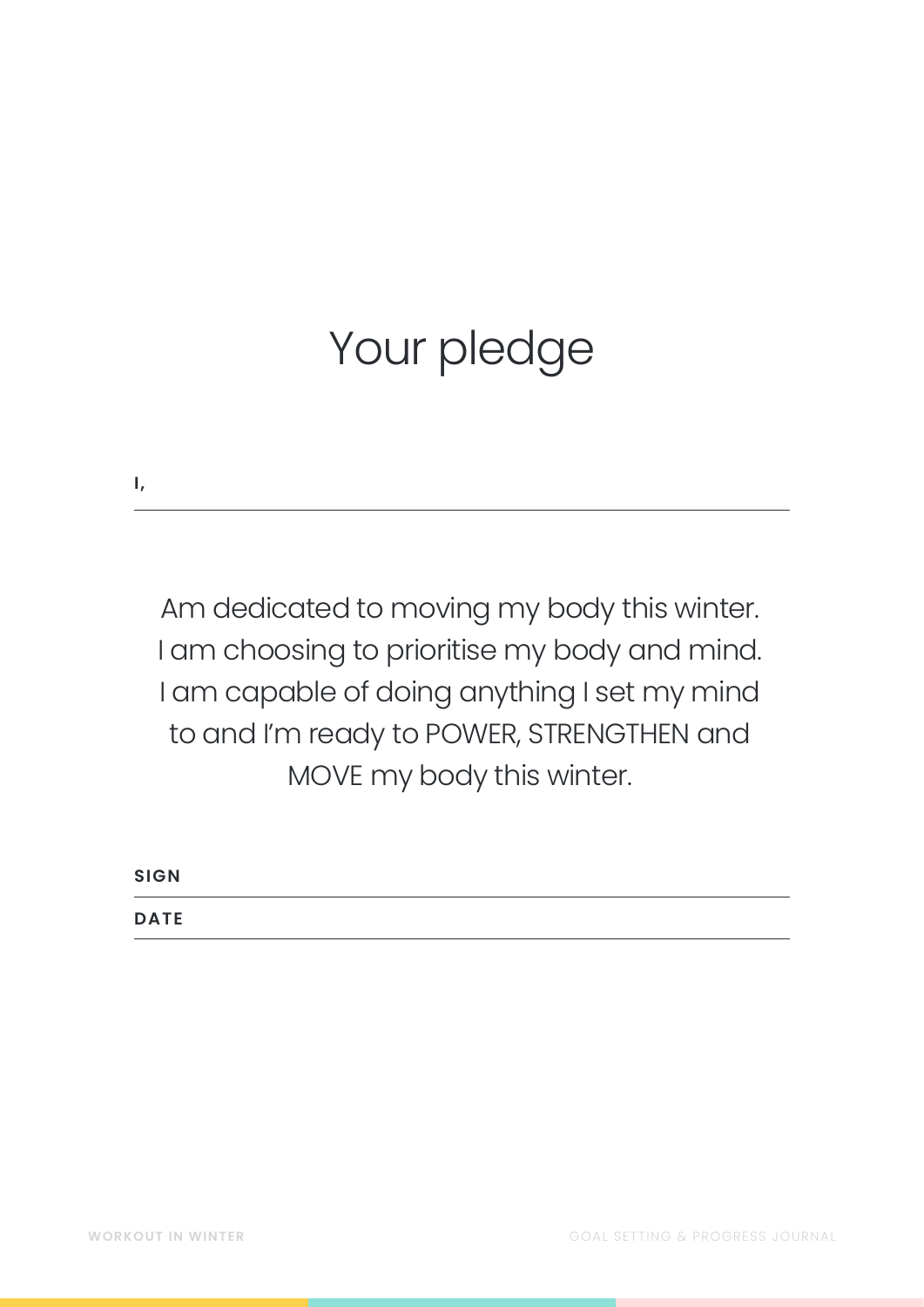### WHY are you choosing to workout this winter?

By defining your WHY for this challenge, you are pinpointing the thing that sparks a fire in you and will keep you driven throughout the challenges. Remind yourself of this when you're feeling unmotivated.

| <b>DATE</b> | 01 June 2022 | LENGTH 12 WEEKS |  |
|-------------|--------------|-----------------|--|
|             |              |                 |  |
| <b>GOAL</b> |              |                 |  |
|             |              |                 |  |

At the end of winter I want to feel fitter and stronger.

**WHY**

I always lack motivation and the desire to move when it's cold. Instead of coming out of winter feeling deflated and unfit I want to enter spring feeling fitter and stronger to be able to attack both my workouts and everyday life with more energy.

#### **KEY MILESTONES**

| 1. Complete the POWER Challenge                                  | Tick me off $\sigma$                                                       |                        |
|------------------------------------------------------------------|----------------------------------------------------------------------------|------------------------|
| 2. Complete the STR-ENGTHEN Challenge                            | $\overline{a}$ $\overline{a}$ $\overline{a}$ $\overline{a}$ $\overline{a}$ |                        |
| 3. Complete the MOVE Challenge                                   |                                                                            |                        |
| <b>HOW WILL I ACHIEVE THIS</b>                                   |                                                                            |                        |
| 1. Purchase a yoga mat.                                          |                                                                            |                        |
| 2. Organise my workout space.                                    |                                                                            | $\mathbf{\mathcal{A}}$ |
| 3. Schedule my workouts in my diary.                             |                                                                            | $\mathcal{A}$          |
| 4. Encourage a friend to take on the challenge with me.          |                                                                            | $\mathcal{J}$          |
| 5. Check my inbox each week for the motivational challenge email |                                                                            | $\mathcal{J}$          |
| 6. Share my progress with the KIC Facebook community             |                                                                            |                        |

#### **REWARD**

With every workout I complete, I'll put aside \$5 to treat myself to a massage & facial.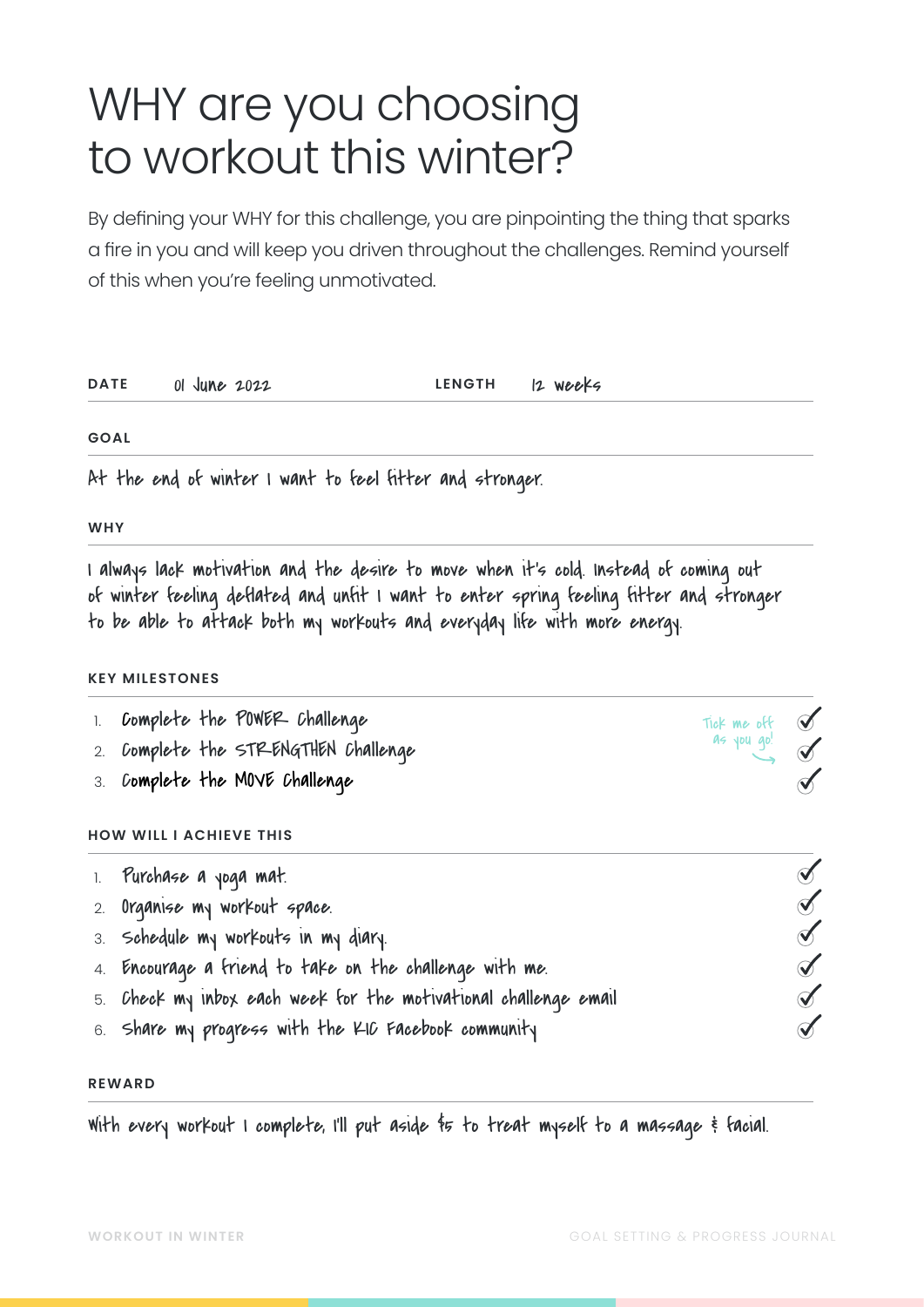# My goals

| <b>DATE</b> | <b>LENGTH</b> |  |
|-------------|---------------|--|
| <b>GOAL</b> |               |  |
|             |               |  |
|             |               |  |
| <b>WHY</b>  |               |  |

#### **KEY MILESTONES**

| $\mathbf{L}$ | $\bigcirc$ |
|--------------|------------|
| 2.           | $\bigcirc$ |
| 3.           | $\bigcirc$ |

#### **HOW WILL I ACHIEVE THIS**

| $\mathcal{I}.$ |      |
|----------------|------|
| 2.             |      |
| 3.             | in 1 |
| 4.             |      |
| 5.             | h.   |
| 6.             |      |
| <b>REWARD</b>  |      |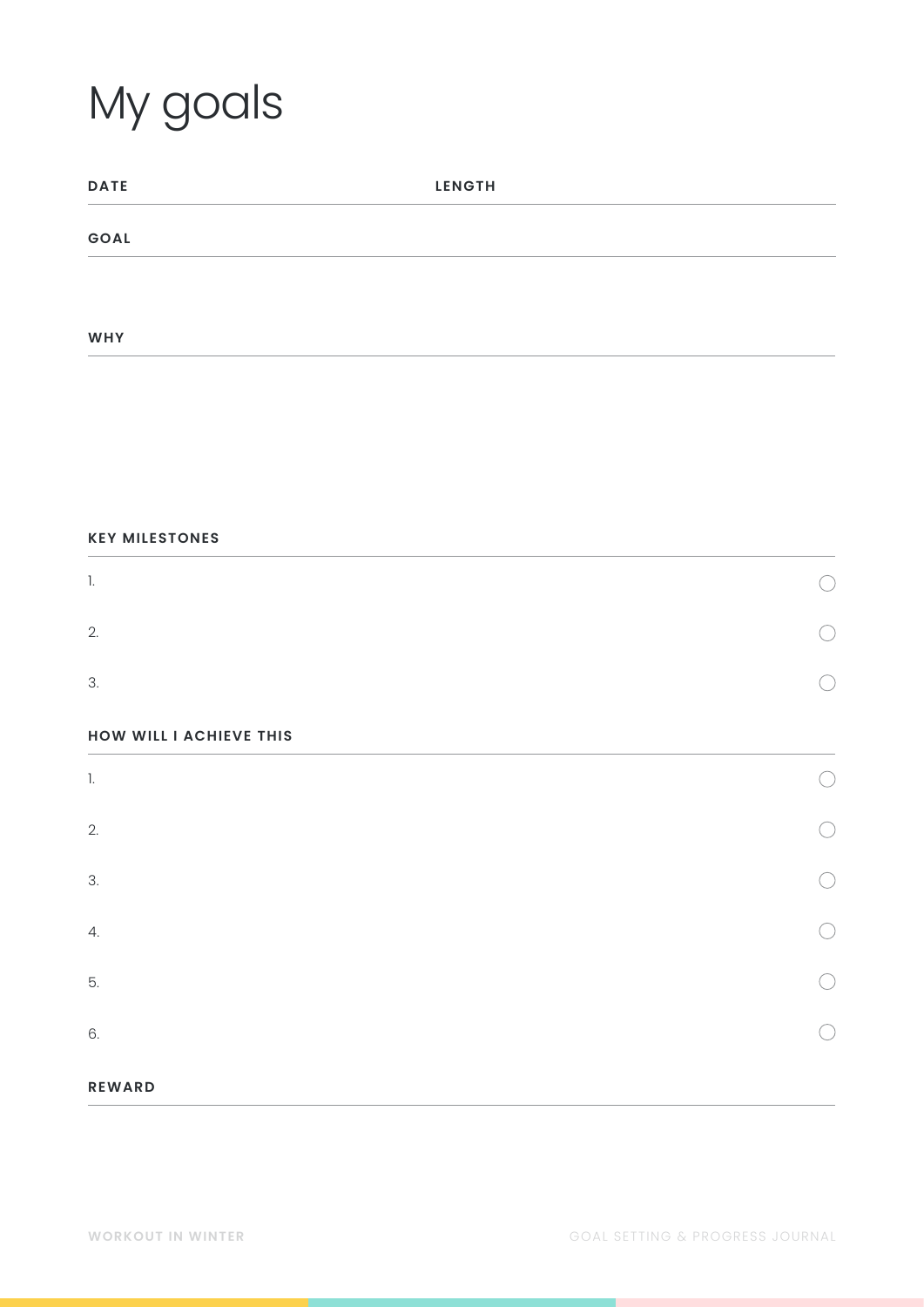### Challenge 1: Power

Complete on or before Monday, 6th of June.

**HOW DO YOU WANT TO FEEL AT THE END OF THIS CHALLENGE?**

**WHAT HABITS WOULD YOU LIKE TO DEVELOP?**

**WHICH KIC RECIPES DO YOU WANT TO TRY OVER THE NEXT 4 WEEKS TO HELP FUEL YOUR BODY?**

**HOW MANY WORKOUTS ARE YOU AIMING TO COMPLETE PER WEEK?**  (This is your challenge, follow the workout schedule in a way that suits you).

Complete on or after Friday 1st July.

**HOW DOES YOUR BODY AND MIND FEEL AFTER COMPLETING THIS CHALLENGE?** 

**ONE A SCALE OF 1 - 10, HOW MUCH DID YOU ENJOY POWER PILATES WITH LEO?**

**HOW MANY WORKOUTS DID YOU COMPLETE THROUGHOUT THIS CHALLENGE?**

**OVER THE LAST 4 WEEKS, WHAT ARE YOU MOST PROUD OF?**

**WHICH NEW KIC RECIPE(S) DID YOU TRY?**

**WHAT DO YOU WANT TO IMPROVE ON FOR THE NEXT MONTH?**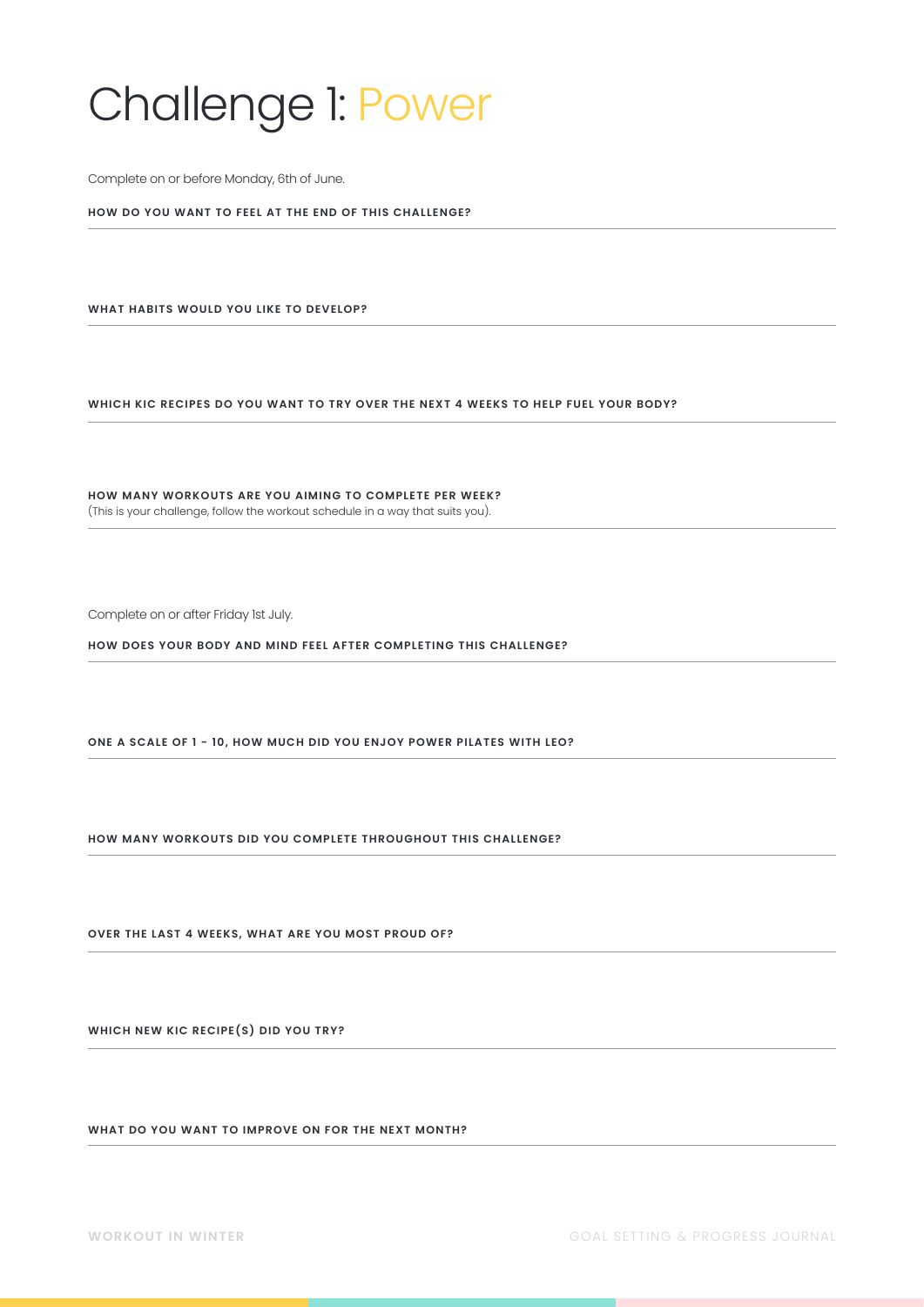### Challenge 2: Strengthen

Complete on or before Monday, 4th of July.

**HOW DO YOU WANT TO FEEL AT THE END OF THIS CHALLENGE?**

**WHAT HABITS WOULD YOU LIKE TO DEVELOP?**

**WHICH KIC RECIPES DO YOU WANT TO TRY OVER THE NEXT 4 WEEKS TO HELP FUEL YOUR BODY?**

**HOW MANY WORKOUTS ARE YOU AIMING TO COMPLETE PER WEEK?**  (This is your challenge, follow the workout schedule in a way that suits you).

Complete on or after Friday 29th July.

**HOW DOES YOUR BODY AND MIND FEEL AFTER COMPLETING THIS CHALLENGE?** 

**ONE A SCALE OF 1 - 10, HOW MUCH DID YOU ENJOY DANNY'S HIIT & STRENGTH SESSIONS?** 

**HOW MANY WORKOUTS DID YOU COMPLETE THROUGHOUT THIS CHALLENGE?**

**OVER THE LAST 4 WEEKS, WHAT ARE YOU MOST PROUD OF?**

**WHICH NEW KIC RECIPE(S) DID YOU TRY?**

**WHAT DO YOU WANT TO IMPROVE ON FOR THE NEXT MONTH?**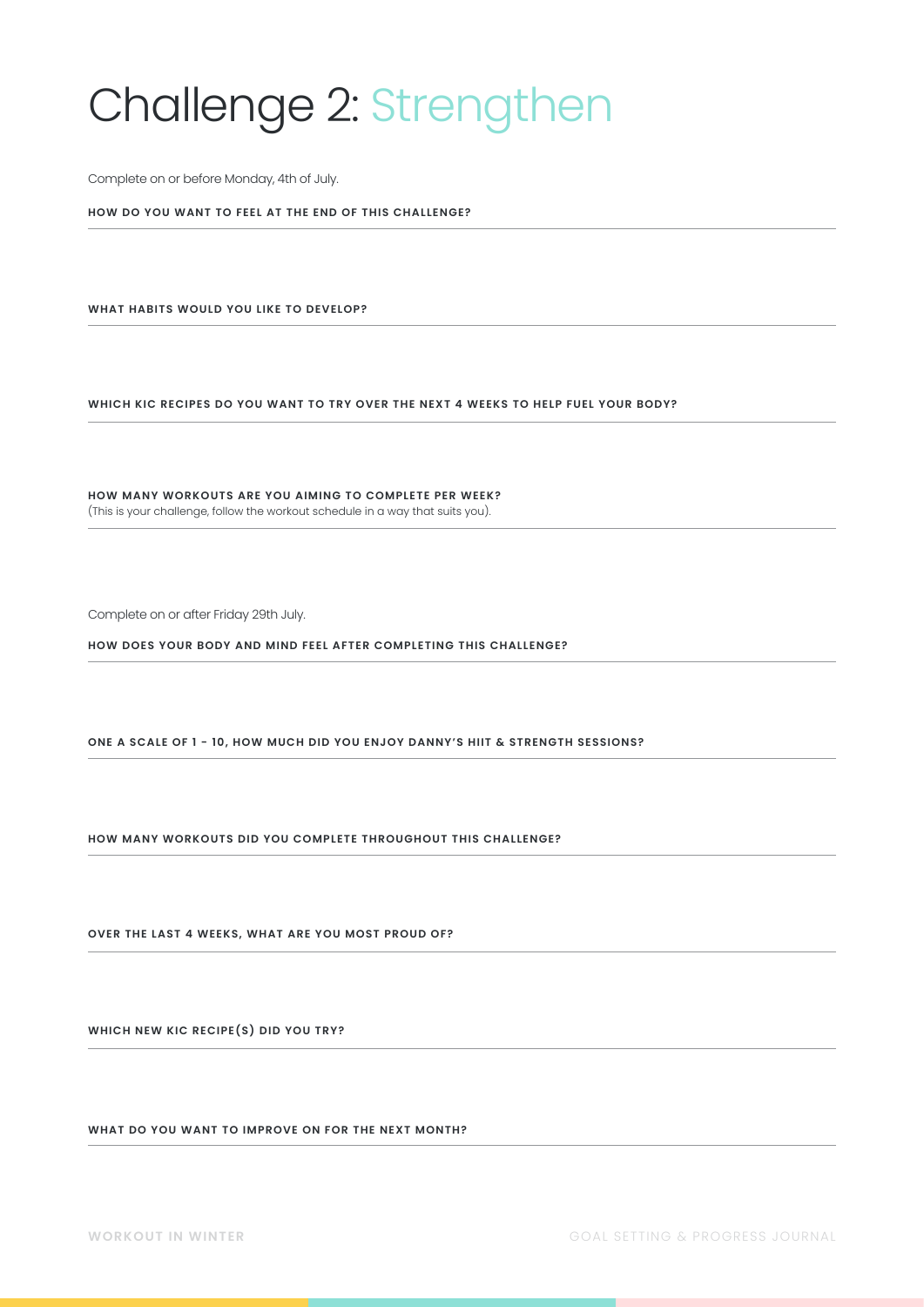### Challenge 3: Move

Complete on or before Monday, 1st of August.

**HOW DO YOU WANT TO FEEL AT THE END OF THIS CHALLENGE?**

**WHAT HABITS WOULD YOU LIKE TO DEVELOP?**

**WHICH KIC RECIPES DO YOU WANT TO TRY OVER THE NEXT 4 WEEKS TO HELP FUEL YOUR BODY?**

**HOW MANY WORKOUTS ARE YOU AIMING TO COMPLETE PER WEEK?**  (This is your challenge, follow the workout schedule in a way that suits you).

Complete on or after Friday 28th August.

**HOW DOES YOUR BODY AND MIND FEEL AFTER COMPLETING THIS CHALLENGE?** 

**ONE A SCALE OF 1 - 10, HOW MUCH DID YOU ENJOY THE MOVE CHALLENGE?** 

**HOW MANY WORKOUTS DID YOU COMPLETE THROUGHOUT THIS CHALLENGE?**

**OVER THE LAST 4 WEEKS, WHAT ARE YOU MOST PROUD OF?**

**WHICH NEW KIC RECIPE(S) DID YOU TRY?**